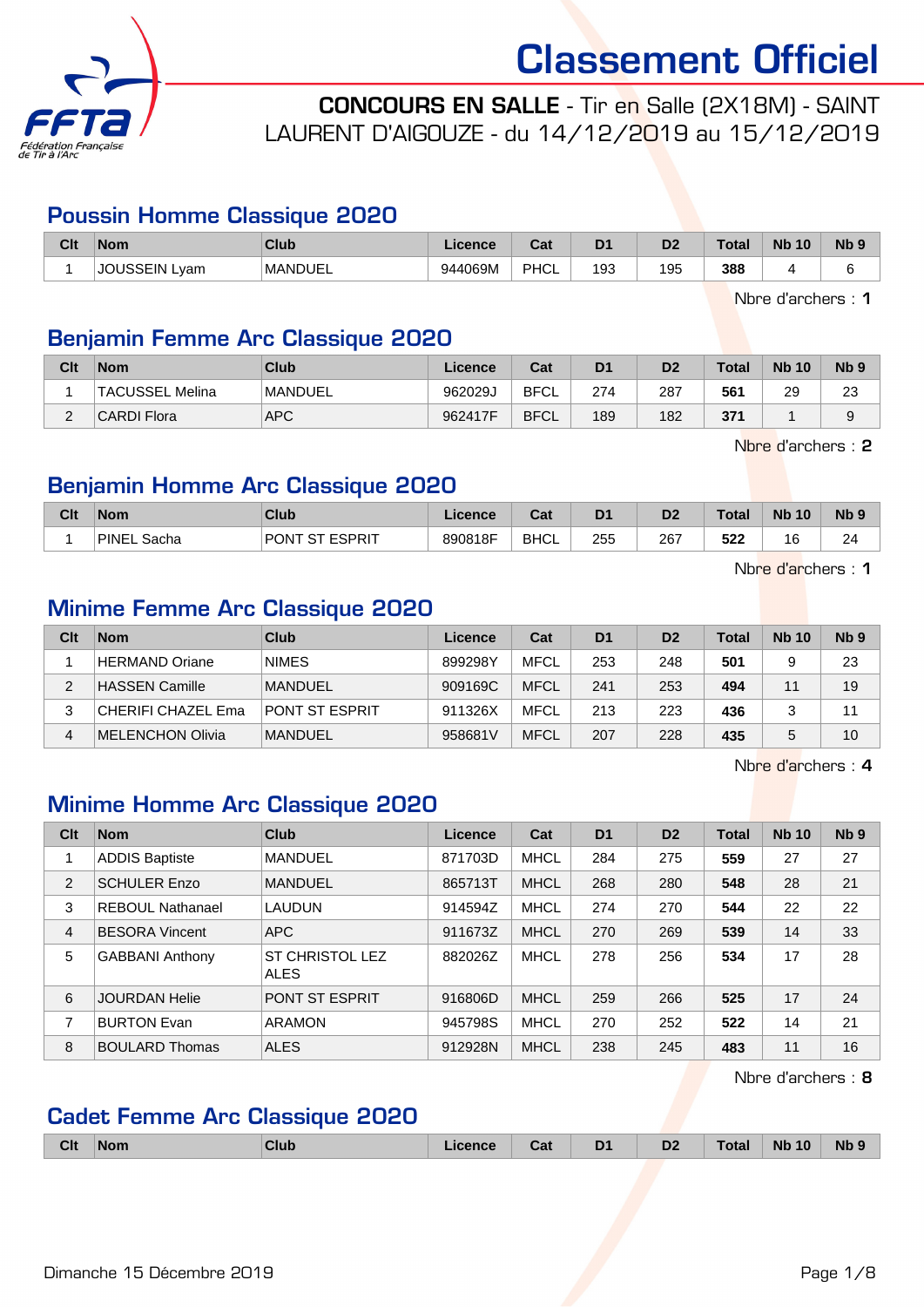

CONCOURS EN SALLE - Tir en Salle (2X18M) - SAINT LAURENT D'AIGOUZE - du 14/12/2019 au 15/12/2019

#### Cadet Femme Arc Classique 2020 (Suite)

| Clt            | <b>Nom</b>              | Club                  | Licence | Cat         | D <sub>1</sub> | D <sub>2</sub> | Total | <b>Nb 10</b> | Nb <sub>9</sub> |
|----------------|-------------------------|-----------------------|---------|-------------|----------------|----------------|-------|--------------|-----------------|
|                | <b>BARRET Cybelia</b>   | LUNEL                 | 867935H | CFCL        | 254            | 250            | 504   | 14           | 14              |
| $\overline{2}$ | <b>OGER MÉlanie</b>     | <b>LUNEL</b>          | 957592L | CFCL        | 248            | 251            | 499   | 10           | 21              |
| 3              | <b>FLORENSON MaËlle</b> | <b>PONT ST ESPRIT</b> | 945400J | <b>CFCL</b> | 246            | 241            | 487   |              | 19              |
| 4              | <b>ARNOUX Iris</b>      | LUNEL                 | 922225U | CFCL        | 238            | 228            | 466   |              | 17              |
| 5              | <b>CHIREN Maelle</b>    | LUNEL                 | 914307M | CFCL        | 231            | 216            | 447   |              | 9               |
| 6              | <b>REBOUL Angeline</b>  | <b>LAUDUN</b>         | 914589U | <b>CFCL</b> | 215            | 174            | 389   | 3            | 15              |

Nbre d'archers : 6

#### Cadet Homme Arc Classique 2020

| Clt            | <b>Nom</b>             | <b>Club</b>                           | Licence | Cat         | D <sub>1</sub> | D <sub>2</sub> | <b>Total</b> | <b>Nb 10</b> | N <sub>b</sub> <sub>9</sub> |
|----------------|------------------------|---------------------------------------|---------|-------------|----------------|----------------|--------------|--------------|-----------------------------|
| 1              | <b>VITIELLO Mathis</b> | <b>MANDUEL</b>                        | 868316X | <b>CHCL</b> | 269            | 267            | 536          | 27           | 21                          |
| 2              | <b>DEUTSCH Alexy</b>   | <b>ST CHRISTOL LEZ</b><br><b>ALES</b> | 829073S | <b>CHCL</b> | 262            | 274            | 536          | 14           | 31                          |
| 3              | <b>GALIZZI Matteo</b>  | <b>NIMES</b>                          | 954056T | <b>CHCL</b> | 264            | 265            | 529          | 21           | 19                          |
| $\overline{4}$ | <b>MAGGI Bastien</b>   | <b>MANDUEL</b>                        | 745323J | <b>CHCL</b> | 256            | 268            | 524          | 20           | 19                          |
| 5              | <b>LAMORTE Titouan</b> | <b>NIMES</b>                          | 790802T | <b>CHCL</b> | 250            | 258            | 508          | 14           | 24                          |
| 6              | <b>GRILLAT Nathan</b>  | <b>NIMES</b>                          | 860882S | <b>CHCL</b> | 252            | 244            | 496          | 15           | 18                          |
| 7              | <b>HASSEN Yaniss</b>   | <b>MANDUEL</b>                        | 839407Z | <b>CHCL</b> | 239            | 232            | 471          | 11           | 18                          |
| 8              | <b>BREGERE Alexy</b>   | <b>GIGNAC</b>                         | 893095F | <b>CHCL</b> | 217            | 209            | 426          | 3            | 11                          |
| 9              | <b>NANCE Antoine</b>   | <b>SAINT GILLES</b>                   | 923328T | <b>CHCL</b> | 204            | 189            | 393          | 6            | 8                           |
| 10             | <b>GARCIA Ethan</b>    | <b>APC</b>                            | 938978D | <b>CHCL</b> | 173            | 190            | 363          | 2            | 11                          |

Nbre d'archers : 10

#### Junior Femme Arc Classique 2020

| Clt | <b>Nom</b>               | Club          | Licence | Cat  | D <sub>1</sub> | D <sub>2</sub> | <b>Total</b> | <b>Nb 10</b> | Nb <sub>9</sub> |
|-----|--------------------------|---------------|---------|------|----------------|----------------|--------------|--------------|-----------------|
|     | MARTINEZ Lauriane        | BEAUCAIRE     | 863568L | JFCL | 275            | 245            | 520          | 16           | 23              |
|     | <b>VAISSIERES Noemie</b> | <b>LAUDUN</b> | 888060H | JFCL | 246            | 249            | 495          | 16           | 14              |
|     | KOEHLY Laurine_          | BEAUCAIRE     | 941946E | JFCL | 235            | 217            | 452          |              | 12              |

Nbre d'archers : 3

#### Junior Homme Arc Classique 2020

| Clt | Nom            | Club                         | icence  | ่ ี่ ี่ ่า ่<br>⊍a | D <sub>1</sub> | D <sub>2</sub> | Total | <b>Nb</b><br>10 | <b>N<sub>b</sub></b> |
|-----|----------------|------------------------------|---------|--------------------|----------------|----------------|-------|-----------------|----------------------|
|     | ANDRE<br>Dvlan | <b>GILLES</b><br><b>SAIN</b> | 891388A | <b>JHCL</b>        | 209            | 214            | 423   |                 | ιo                   |

Nbre d'archers : 1

#### Senior 1 Femme Arc Classique 2020

|  | Clt | <b>Nom</b> | <b>Club</b> |  | <b>TABLE</b><br>ud | D <sub>1</sub><br> | D <sub>2</sub> | ota <sup>.</sup> | <b>Nb 10</b> | <b>N<sub>b</sub></b> |  |
|--|-----|------------|-------------|--|--------------------|--------------------|----------------|------------------|--------------|----------------------|--|
|--|-----|------------|-------------|--|--------------------|--------------------|----------------|------------------|--------------|----------------------|--|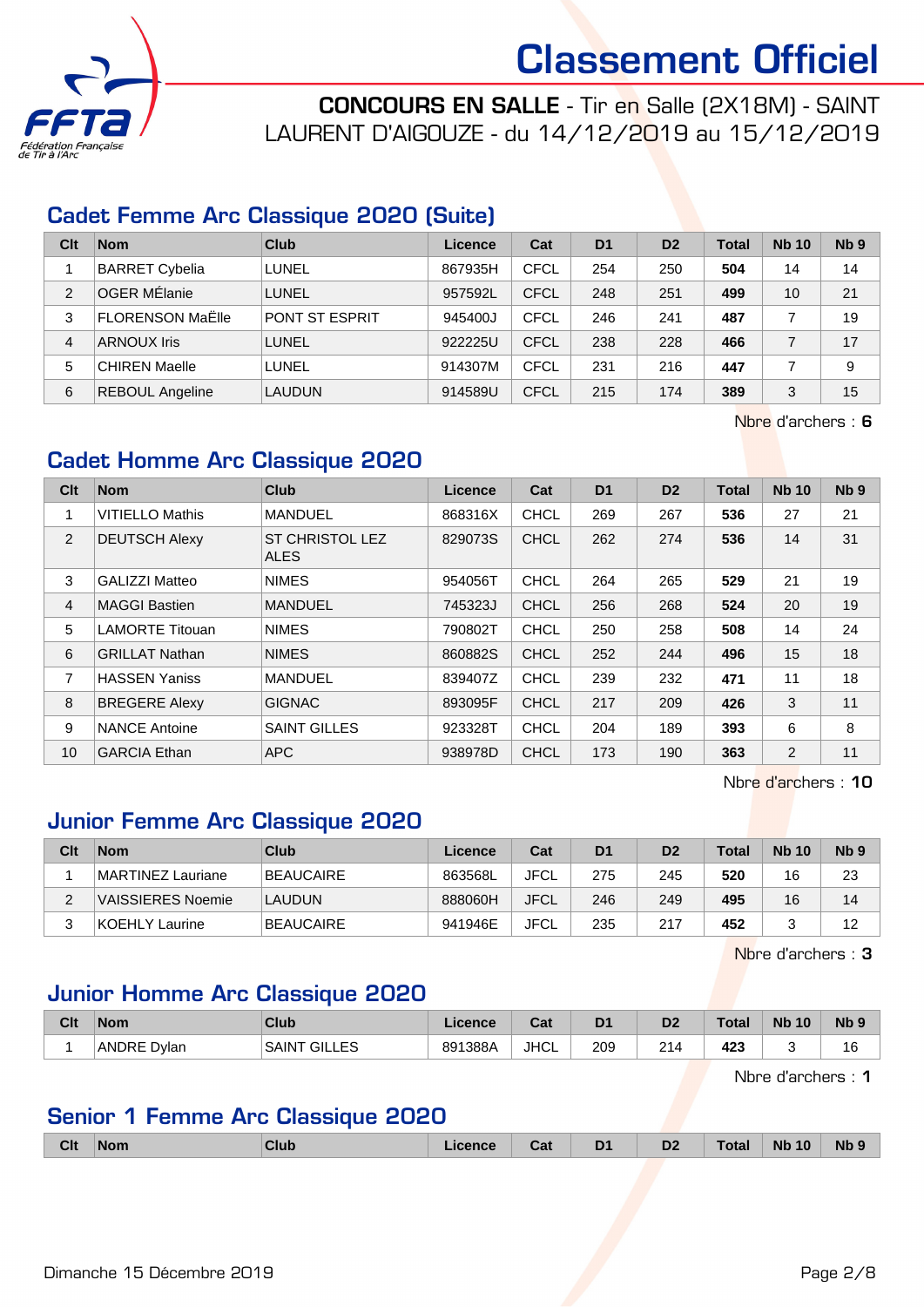

CONCOURS EN SALLE - Tir en Salle (2X18M) - SAINT LAURENT D'AIGOUZE - du 14/12/2019 au 15/12/2019

#### Senior 1 Femme Arc Classique 2020 (Suite)

| Clt | <b>Nom</b>           | <b>Club</b>                           | Licence | Cat                | D <sub>1</sub> | D <sub>2</sub> | <b>Total</b> | <b>Nb 10</b> | N <sub>b</sub> <sub>9</sub> |
|-----|----------------------|---------------------------------------|---------|--------------------|----------------|----------------|--------------|--------------|-----------------------------|
|     | <b>ROYER Manon</b>   | <b>NIMES</b>                          | 738421G | S <sub>1</sub> FCL | 273            | 280            | 553          | 26           | 21                          |
| ◠   | <b>RIBEIRO Lucie</b> | <b>ST CHRISTOL LEZ</b><br><b>ALES</b> | 936639L | S <sub>1</sub> FCL | 253            | 242            | 495          | 10           | 22                          |
|     | ZENOU Edwige         | <b>MONTPEZAT</b>                      | 951688U | S <sub>1</sub> FCL | 204            | 167            | 371          |              |                             |

Nbre d'archers : 3

### Senior 1 Homme Arc Classique 2020

| Clt            | <b>Nom</b>           | Club                  | Licence | Cat                | D <sub>1</sub> | D <sub>2</sub> | Total | <b>Nb 10</b> | N <sub>b</sub> <sub>9</sub> |
|----------------|----------------------|-----------------------|---------|--------------------|----------------|----------------|-------|--------------|-----------------------------|
|                | <b>SOULE Quentin</b> | <b>NIMES</b>          | 790844N | S <sub>1</sub> HCL | 292            | 292            | 584   | 45           | 14                          |
| $\overline{2}$ | CALATAYUD Maxime     | <b>MANDUEL</b>        | 436273K | S <sub>1</sub> HCL | 282            | 274            | 556   | 26           | 27                          |
| 3              | GOGIOSO Guillaume    | MANDUEL               | 669008H | S <sub>1</sub> HCL | 264            | 279            | 543   | 27           | 21                          |
| 4              | D'HELIE Alexandre    | <b>ALES</b>           | 722387D | S <sub>1</sub> HCL | 268            | 259            | 527   | 24           | 18                          |
| 5              | <b>VENIAT Paul</b>   | LUNEL                 | 733856V | S <sub>1</sub> HCL | 255            | 267            | 522   | 13           | 26                          |
| 6              | <b>MORE Florian</b>  | <b>PONT ST ESPRIT</b> | 985661W | S <sub>1</sub> HCL | 233            | 240            | 473   | 10           | 15                          |

Nbre d'archers : 6

#### Senior 2 Femme Arc Classique 2020

| Clt | <b>Nom</b>                 | Club          | Licence | Cat                | D <sub>1</sub> | D <sub>2</sub> | Total | <b>Nb 10</b> | N <sub>b</sub> <sub>9</sub> |
|-----|----------------------------|---------------|---------|--------------------|----------------|----------------|-------|--------------|-----------------------------|
|     | <b>GARCIA Frederique</b>   | LUNEL         | 789531L | S <sub>2</sub> FCL | 260            | 259            | 519   | 17           | 19                          |
| 2   | FONTIBUS Delphine          | LANGLADE      | 955814D | S <sub>2</sub> FCL | 246            | 229            | 475   | 8            | 11                          |
| 3   | PERETTI WATEL<br>Charlotte | LUNEL         | 939715E | S <sub>2</sub> FCL | 232            | 243            | 475   |              | 24                          |
| 4   | <b>VAISSIERES Nathalie</b> | <b>LAUDUN</b> | 888056D | S <sub>2</sub> FCL | 204            | 218            | 422   | 8            | 9                           |
| 5   | FOLCHER Christine          | LANGLADE      | 910292Y | S <sub>2</sub> FCL | 194            | 192            | 386   | 2            | 12                          |

Nbre d'archers : 5

### Senior 2 Homme Arc Classique 2020

| Clt | <b>Nom</b>             | <b>Club</b>                           | Licence | Cat                | D <sub>1</sub> | D <sub>2</sub> | Total | <b>Nb 10</b> | N <sub>b</sub> <sub>9</sub> |
|-----|------------------------|---------------------------------------|---------|--------------------|----------------|----------------|-------|--------------|-----------------------------|
| 1   | <b>HUGON Richard</b>   | <b>MARGUERITTES</b>                   | 467126W | S <sub>2</sub> HCL | 260            | 283            | 543   | 20           | 22                          |
| 2   | <b>OGER David</b>      | <b>LUNEL</b>                          | 837813S | S <sub>2</sub> HCL | 270            | 270            | 540   | 18           | 28                          |
| 3   | <b>GINER Francois</b>  | <b>ST CHRISTOL LEZ</b><br><b>ALES</b> | 857503U | S <sub>2</sub> HCL | 268            | 271            | 539   | 18           | 26                          |
| 4   | <b>VIDAL Dominique</b> | <b>APC</b>                            | 751329M | S <sub>2</sub> HCL | 259            | 268            | 527   | 16           | 20                          |
| 5   | DELMAS Didier          | <b>FRONTIGNAN</b>                     | 714676X | S <sub>2</sub> HCL | 272            | 250            | 522   | 19           | 16                          |
| 6   | <b>GILLY Christian</b> | <b>ST GENIES</b>                      | 901300Z | S <sub>2</sub> HCL | 264            | 258            | 522   | 12           | 26                          |
| 7   | <b>CHIREN Frederic</b> | LUNEL                                 | 926913P | S <sub>2</sub> HCL | 257            | 255            | 512   | 11           | 25                          |
| 8   | <b>RIPERT Michel</b>   | <b>APC</b>                            | 728393G | S <sub>2</sub> HCL | 237            | 261            | 498   | 10           | 23                          |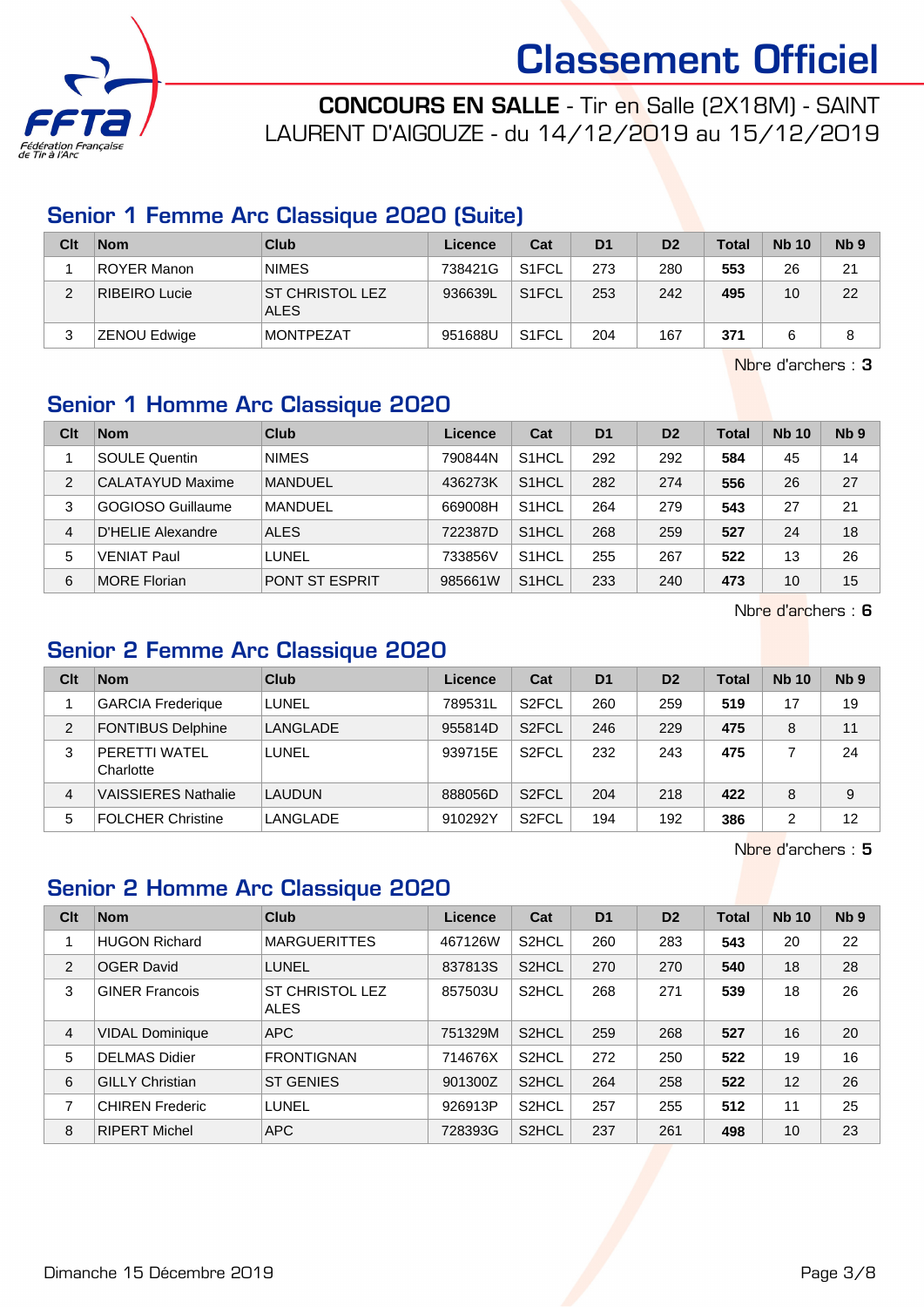

CONCOURS EN SALLE - Tir en Salle (2X18M) - SAINT LAURENT D'AIGOUZE - du 14/12/2019 au 15/12/2019

#### Senior 2 Homme Arc Classique 2020 (Suite)

| Clt | <b>Nom</b>                  | <b>Club</b>           | <b>Licence</b> | Cat                | D <sub>1</sub> | D <sub>2</sub> | <b>Total</b> | <b>Nb 10</b>   | Nb <sub>9</sub> |
|-----|-----------------------------|-----------------------|----------------|--------------------|----------------|----------------|--------------|----------------|-----------------|
| 9   | <b>FORESTIER Christophe</b> | <b>MARGUERITTES</b>   | 790878A        | S2HCL              | 246            | 249            | 495          | 8              | 20              |
| 10  | <b>MICHEL Fabrice</b>       | LANGLADE              | 902692M        | S2HCL              | 233            | 260            | 493          | 11             | 16              |
| 11  | <b>REBOUL Olivier</b>       | LAUDUN                | 722888Y        | S2HCL              | 247            | 242            | 489          | 5              | 19              |
| 12  | <b>MORANDEAU Ludovic</b>    | <b>MONTPEZAT</b>      | 871042K        | S2HCL              | 248            | 231            | 479          | 8              | 15              |
| 13  | <b>RICHET Bruno</b>         | ARAMON                | 688713B        | S2HCL              | 235            | 241            | 476          | 6              | 20              |
| 14  | NICOLAS Renaud              | <b>LUNEL</b>          | 947396D        | S2HCL              | 246            | 218            | 464          | $\overline{7}$ | 11              |
| 15  | <b>MARIE Guillaume</b>      | <b>MILHAUD</b>        | 841586T        | S <sub>2</sub> HCL | 240            | 215            | 455          | 6              | 15              |
| 16  | <b>LAURAIN Denis</b>        | <b>ARAMON</b>         | 750906C        | S <sub>2</sub> HCL | 226            | 225            | 451          | 9              | 17              |
| 17  | <b>BREGERE Frederick</b>    | <b>GIGNAC</b>         | 927485L        | S2HCL              | 221            | 228            | 449          | 6              | 7               |
| 18  | <b>LE MEUT Scoizic</b>      | <b>ALES</b>           | 939474T        | S2HCL              | 205            | 211            | 416          | 2              | 8               |
| 19  | <b>MOREL Aurelien</b>       | APC                   | 887282M        | S2HCL              | 191            | 211            | 402          | 5              | 8               |
| 20  | <b>FROMENT Mathias</b>      | <b>PONT ST ESPRIT</b> | 988025R        | S2HCL              | 167            | 143            | 310          | $\mathbf{1}$   | 3               |
| 21  | <b>CHINCOLLA Cyril</b>      | <b>MANDUEL</b>        | 946537V        | S2HCL              | 126            | 98             | 224          | $\overline{2}$ | $\overline{2}$  |

Nbre d'archers : 21

# Senior 3 Femme Arc Classique 2020

| Clt | <b>Nom</b>                 | Club                  | Licence | Cat   | D <sub>1</sub> | D <sub>2</sub> | <b>Total</b> | <b>Nb 10</b> | N <sub>b</sub> <sub>9</sub> |
|-----|----------------------------|-----------------------|---------|-------|----------------|----------------|--------------|--------------|-----------------------------|
|     | <b>RENAULT Annie</b>       | APC                   | 938991T | S3FCL | 257            | 252            | 509          | 15           | 18                          |
| 2   | <b>FREGY Genevieve</b>     | PONT ST ESPRIT        | 370167F | S3FCL | 244            | 248            | 492          | 6            | 17                          |
| 3   | <b>PERRIN Yolande</b>      | <b>PONT ST ESPRIT</b> | 457376Y | S3FCL | 249            | 232            | 481          |              | 14                          |
| 4   | <b>BONHOURE Anne Marie</b> | <b>NIMES</b>          | 614436R | S3FCL | 220            | 220            | 440          | 4            | 16                          |
| 5   | <b>CAMPACI Catherine</b>   | <b>APC</b>            | 776745N | S3FCL | 185            | 187            | 372          |              | 11                          |

Nbre d'archers : 5

### Senior 3 Homme Arc Classique 2020

| Clt            | <b>Nom</b>                           | <b>Club</b>           | Licence | Cat   | D <sub>1</sub> | D <sub>2</sub> | <b>Total</b> | <b>Nb 10</b>   | Nb <sub>9</sub> |
|----------------|--------------------------------------|-----------------------|---------|-------|----------------|----------------|--------------|----------------|-----------------|
|                | <b>TEISSIER Philippe</b>             | <b>NIMES</b>          | 839161G | S3HCL | 277            | 264            | 541          | 19             | 28              |
| $\overline{2}$ | PROTHEAU Alain                       | <b>PEROLS</b>         | 932890L | S3HCL | 239            | 258            | 497          | 9              | 24              |
| 3              | <b>PREVOT Jean Pierre</b>            | <b>MARGUERITTES</b>   | 783551L | S3HCL | 243            | 246            | 489          | 10             | 19              |
| 4              | <b>BOYER Jacques</b>                 | <b>NIMES</b>          | 730166J | S3HCL | 245            | 232            | 477          | 8              | 15              |
| 5              | <b>VALMALLE Denis</b>                | <b>MARGUERITTES</b>   | 660826P | S3HCL | 239            | 212            | 451          | 6              | 13              |
| 6              | <b>VAILLANT Daniel</b>               | <b>MARGUERITTES</b>   | 843920E | S3HCL | 212            | 177            | 389          | 5              | $\overline{7}$  |
| 7              | PINEL Alain                          | <b>PONT ST ESPRIT</b> | 944126Z | S3HCL | 185            | 181            | 366          | 6              | 5               |
| 8              | BERTRAND Jean-Claude ST CHRISTOL LEZ | <b>ALES</b>           | 975422S | S3HCL | 165            | 178            | 343          | $\overline{4}$ | 3               |

Nbre d'archers : 8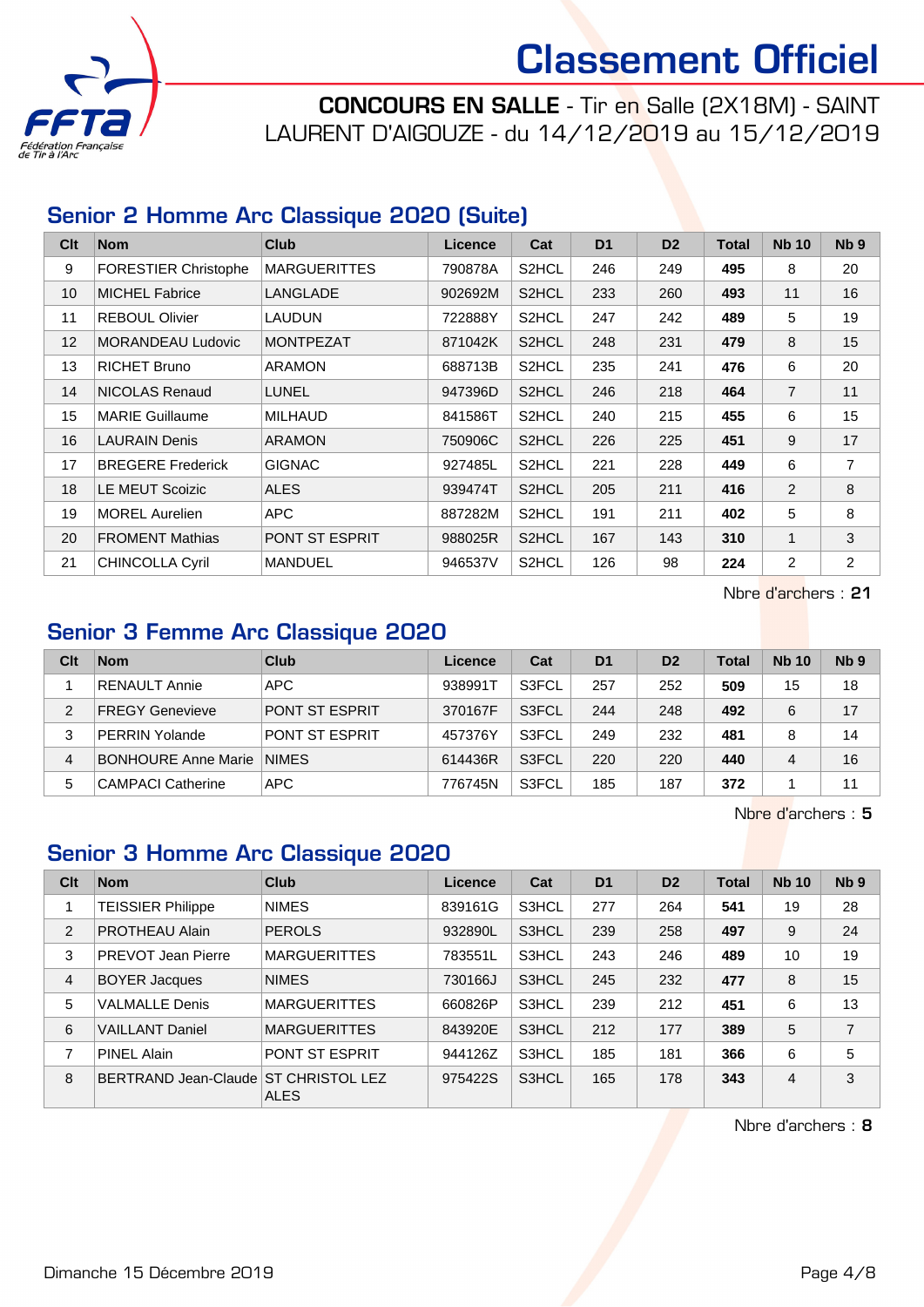

CONCOURS EN SALLE - Tir en Salle (2X18M) - SAINT LAURENT D'AIGOUZE - du 14/12/2019 au 15/12/2019

#### Cadet Homme Arc à Poulies 2020

| Clt | <b>Nom</b>              | <b>Club</b>                       | ∟icence | $R_{\rm{orb}}$<br>⊍aι | D <sub>1</sub> | D <sub>2</sub> | <b>Total</b> | <b>N<sub>b</sub></b><br>10 | <b>N<sub>b</sub></b> |
|-----|-------------------------|-----------------------------------|---------|-----------------------|----------------|----------------|--------------|----------------------------|----------------------|
|     | <b>ICOMBE F</b><br>Enzo | FS<br>GIL'<br><b>SAIN</b><br>---- | 817663P | <b>CHCO</b>           | 278<br>___     | 275<br>___     | 553          | 16                         | $\cdot$ $-$<br>45    |

Nbre d'archers : 1

#### Senior 1 Femme Arc à Poulies 2020

| Clt | <b>Nom</b>                | Club          | <b>Licence</b> | $R_{\rm{eff}}$<br>uai | D <sub>1</sub> | D <sub>2</sub> | <b>Total</b> | <b>Nb 10</b> | N <sub>b</sub> <sub>9</sub> |
|-----|---------------------------|---------------|----------------|-----------------------|----------------|----------------|--------------|--------------|-----------------------------|
|     | <b>GIBOULET</b><br>Audrev | <b>VEDENE</b> | 1579B<br>351   | S <sub>1</sub> FCO    | 285            | 278            | 563          | 24           | 35                          |

Nbre d'archers : 1

#### Senior 1 Homme Arc a Poulies 2020

| Clt | <b>Nom</b>            | Club          | icence  | ◠fi<br>va.         | D <sub>1</sub> | D <sub>2</sub> | <b>Total</b> | <b>Nb 10</b>           | <b>N<sub>b</sub></b> |
|-----|-----------------------|---------------|---------|--------------------|----------------|----------------|--------------|------------------------|----------------------|
|     | <b>MORE</b><br>Pierre | <b>VEDENE</b> | 351539H | S <sub>1</sub> HCO | 281            | 282<br>___     | 563          | $\sim$<br>∠∪<br>$\sim$ | $\sim$<br>ິ          |

Nbre d'archers : 1

#### Senior 2 Femme Arc à Poulies 2020

| Clt | <b>Nom</b>               | Club                                  | Licence | Cat                | D <sub>1</sub> | D <sub>2</sub> | <b>Total</b> | <b>Nb 10</b> | N <sub>b</sub> <sub>9</sub> |
|-----|--------------------------|---------------------------------------|---------|--------------------|----------------|----------------|--------------|--------------|-----------------------------|
|     | DOSSAL Eve               | <b>ST CHRISTOL LEZ</b><br><b>ALES</b> | 674679X | S <sub>2</sub> FCO | 273            | 270            | 543          | 15           | 36                          |
| c   | <b>DEUTSCH Stephanie</b> | <b>ST CHRISTOL LEZ</b><br><b>ALES</b> | 905371Z | S <sub>2</sub> FCO | 256            | 259            | 515          |              | 34                          |

Nbre d'archers : 2

#### Senior 2 Homme Arc à Poulies 2020

| Clt | <b>Nom</b>                 | Club                                  | Licence | Cat                            | D <sub>1</sub> | D <sub>2</sub> | <b>Total</b> | <b>Nb 10</b> | Nb <sub>9</sub> |
|-----|----------------------------|---------------------------------------|---------|--------------------------------|----------------|----------------|--------------|--------------|-----------------|
|     | <b>BONANNINI Laurent</b>   | <b>ALES</b>                           | 939549Z | S <sub>2</sub> HCO             | 277            | 278            | 555          | 21           | 35              |
| 2   | <b>GOZDZIERSKI Daniel</b>  | LUNEL                                 | 811982P | S <sub>2</sub> HCO             | 281            | 273            | 554          | 26           | 31              |
| 3   | <b>MARIE Guillaume</b>     | <b>MILHAUD</b>                        | 841586T | S <sub>2</sub> HCO             | 278            | 274            | 552          | 23           | 34              |
| 4   | DOSSAL Jean-Luc            | <b>ST CHRISTOL LEZ</b><br><b>ALES</b> | 664802L | S <sub>2</sub> HCO             | 271            | 278            | 549          | 16           | 38              |
| 5   | <b>DEUTSCH Jean Michel</b> | <b>ST CHRISTOL LEZ</b><br><b>ALES</b> | 852662G | S <sub>2</sub> H <sub>CO</sub> | 277            | 270            | 547          | 25           | 33              |
| 6   | <b>COMBE Patrick</b>       | <b>SAINT GILLES</b>                   | 823748D | S <sub>2</sub> HCO             | 275            | 265            | 540          | 20           | 31              |
| 7   | <b>MENOU Tristan</b>       | LANGLADE                              | 812080W | S <sub>2</sub> HCO             | 262            | 273            | 535          | 12           | 41              |

Nbre d'archers : 7

#### Senior 3 Homme Arc à Poulies 2020

| Clt | <b>Nom</b>             | <b>Club</b>  | Licence | r.,<br>⊍aι | D <sub>1</sub> | D <sub>0</sub><br>ש | <b>Total</b> | <b>Nb</b><br>10 | <b>Nb</b> |
|-----|------------------------|--------------|---------|------------|----------------|---------------------|--------------|-----------------|-----------|
|     | <b>CORSI</b><br>Daniel | <b>NIMES</b> | 601077V | S3HCO      | 282<br>$\sim$  | 267<br>__           | 549          | C.<br>-         | 36        |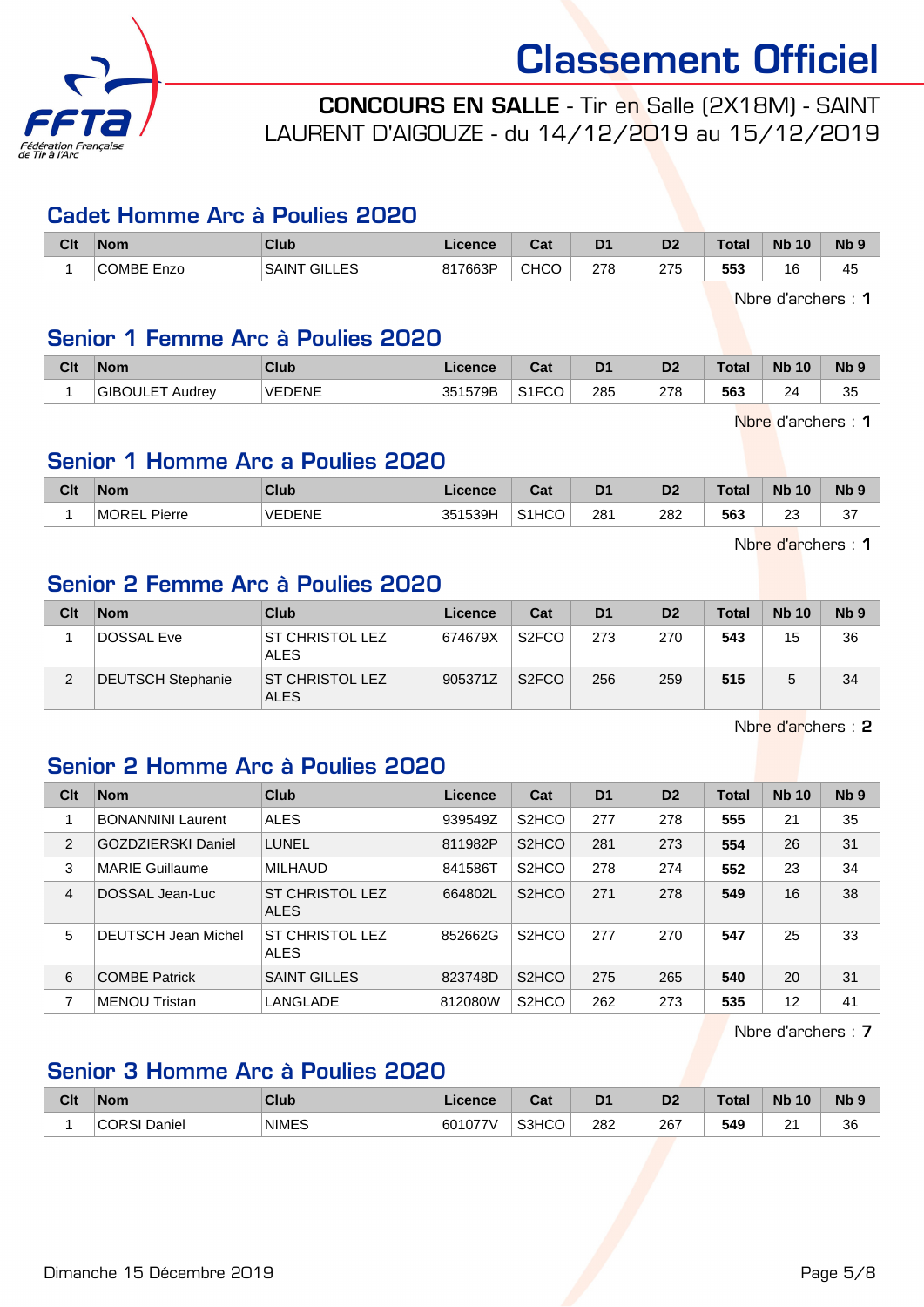

CONCOURS EN SALLE - Tir en Salle (2X18M) - SAINT LAURENT D'AIGOUZE - du 14/12/2019 au 15/12/2019

#### Senior 3 Homme Arc à Poulies 2020 (Suite)

| Clt | <b>Nom</b>             | Club            | Licence | Cat   | D <sub>1</sub> | D <sub>2</sub> | <b>Total</b> | <b>Nb 10</b> | N <sub>b</sub> <sub>9</sub> |
|-----|------------------------|-----------------|---------|-------|----------------|----------------|--------------|--------------|-----------------------------|
| 2   | MATHIEU Jean Paul      | <b>ALES</b>     | 797084W | S3HCO | 273            | 276            | 549          | 15           | 39                          |
| 3   | DAUPHIN Jean-Pierre    | LUC LA PRIMAUBE | 858277K | S3HCO | 268            | 256            | 524          |              | 35                          |
| 4   | MOREL Jacques          | <b>NIMES</b>    | 216322H | S3HCO | 256            | 265            | 521          |              | 38                          |
| 5   | <b>RIVOALLAN Bruno</b> | LANGLADE        | 887449U | S3HCO | 254            | 264            | 518          | 6            | 39                          |
| 6   | MACEK Francois         | LANGLADE        | 783667M | S3HCO | 255            | 254            | 509          | 4            | 43                          |

Nbre d'archers : 6

#### Cadet Homme Bare Bow 2020

| Clt | <b>Nom</b>                               | Club        | icence  | r.,<br>⊍a⊧  | D <sub>1</sub> | D <sub>2</sub> | Total | <b>Nb</b><br>, 10 | N <sub>b</sub> <sub>9</sub> |
|-----|------------------------------------------|-------------|---------|-------------|----------------|----------------|-------|-------------------|-----------------------------|
|     | <b>ZINGER</b><br>Theo<br>MA <sup>:</sup> | <b>ALES</b> | 938274N | <b>CHBB</b> | 238            | 248            | 486   |                   | 18                          |

Nbre d'archers : 1

#### Scratch Femme Bare Bow 2020

| Clt | <b>Nom</b>                          | <b>Club</b> | Licence | ∩~'<br>⊍aι | D <sub>1</sub> | D2          | <b>Total</b> | <b>Nb</b><br>10 | N <sub>b</sub> <sub>9</sub> |
|-----|-------------------------------------|-------------|---------|------------|----------------|-------------|--------------|-----------------|-----------------------------|
|     | _AINE<br><b>CHAMPL</b><br>Catherine | LUNEL       | 740559F | S3FBB      | 238<br>$\sim$  | 252<br>$ -$ | 490          |                 | 16                          |

Nbre d'archers : 1

#### Scratch Homme Bare Bow 2020

| Clt | <b>Nom</b>                 | Club                                  | Licence | Cat                            | D <sub>1</sub> | D <sub>2</sub> | Total | <b>Nb 10</b> | N <sub>b</sub> <sub>9</sub> |
|-----|----------------------------|---------------------------------------|---------|--------------------------------|----------------|----------------|-------|--------------|-----------------------------|
|     | <b>CHENOT Claude</b>       | <b>SAINT GILLES</b>                   | 914720L | S3HBB                          | 206            | 214            | 420   |              | 13                          |
| 2   | <b>BERDOU Jean-Jacques</b> | LUNEL                                 | 665093C | S3HBB                          | 203            | 214            | 417   | 5            | 9                           |
| 3   | COYO Claude                | <b>ST CHRISTOL LEZ</b><br><b>ALES</b> | 852653X | S3HBB                          | 177            | 207            | 384   | 4            | 8                           |
| 4   | <b>CARTOUX Philippe</b>    | <b>ARAMON</b>                         | 934958J | S <sub>2</sub> H <sub>BB</sub> | 164            | 143            | 307   | 4            | 4                           |

Nbre d'archers : 4

# Autres tirs

#### Minime Homme Arc Classique 2020

| <b>Tir</b> | <b>Nom</b>            | <b>Club</b> | Licence | ו ה<br>⊍a   | D <sub>1</sub> | D <sub>2</sub> | <b>Total</b>    | <b>Nb 10</b>                  | <b>N<sub>b</sub></b> |
|------------|-----------------------|-------------|---------|-------------|----------------|----------------|-----------------|-------------------------------|----------------------|
| Tir.       | <b>BESORA Vincent</b> | <b>APC</b>  | 911673Z | <b>MHCL</b> | 268<br>- -     | 258<br>__      | 526<br><u>—</u> | $\overline{\phantom{a}}$<br>ັ | $\sim$<br>-          |

Nbre d'archers : 1

## Senior 1 Homme Arc Classique 2020

| <b>Tir</b>   | <b>Nom</b>        | <b>Club</b>    | <b>Licence</b> | $F - F$<br>⊍d | D <sup>1</sup>  | n <sub>o</sub><br>D7 | Tota | <b>Nb</b><br>10   | $Nb$ $9$      |
|--------------|-------------------|----------------|----------------|---------------|-----------------|----------------------|------|-------------------|---------------|
| $-$<br>∣ır 2 | GOGIOSO Guillaume | <b>MANDUEL</b> | 669008H        | S1HCL         | 27 <sub>0</sub> | ־ר<br><u>_ 1</u>     | 551  | $\sim$<br>∠<br>__ | ገር<br>∠<br>__ |

Nbre d'archers : 1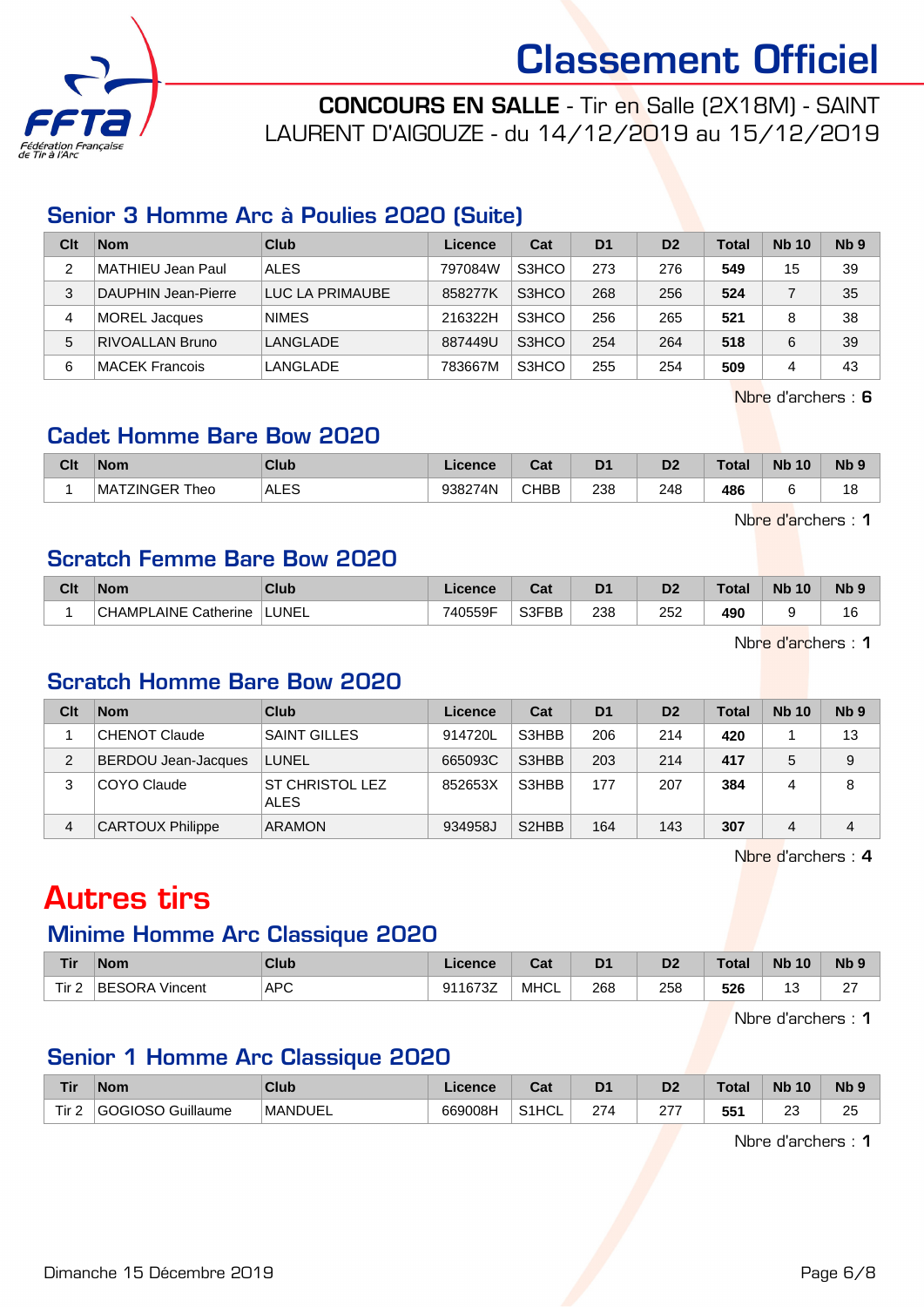

CONCOURS EN SALLE - Tir en Salle (2X18M) - SAINT LAURENT D'AIGOUZE - du 14/12/2019 au 15/12/2019

## Senior 2 Homme Arc Classique 2020

| Tir      | <b>Nom</b>            | Club                           | Licence | Cat                | D <sub>1</sub> | D <sub>2</sub> | <b>Total</b> | <b>Nb 10</b> | N <sub>b</sub> <sub>9</sub> |
|----------|-----------------------|--------------------------------|---------|--------------------|----------------|----------------|--------------|--------------|-----------------------------|
| Tir 2    | <b>GINER Francois</b> | ST CHRISTOL LEZ<br><b>ALES</b> | 857503U | S <sub>2</sub> HCL | 274            | 268            | 542          | 23           | 24                          |
| $T$ ir 2 | VIDAL Dominique       | APC                            | 751329M | S <sub>2</sub> HCL | 260            | 258            | 518          | 15           | 19                          |
| Tir 2    | RIPERT Michel         | APC                            | 728393G | S <sub>2</sub> HCL | 251            | 262            | 513          | 15           | 24                          |
| Tir 2    | NICOLAS Renaud        | LUNEL                          | 947396D | S <sub>2</sub> HCL | 246            | 253            | 499          | 14           | 14                          |

Nbre d'archers : 4

#### Senior 3 Femme Arc Classique 2020

| <b>Tir</b> | <b>Nom</b>             | <b>Club</b>          | icence  | <b>Cat</b><br>ναι | D <sub>1</sub> | D <sub>2</sub> | Total                | <b>N<sub>b</sub></b><br>10 | <b>Nb</b>         |
|------------|------------------------|----------------------|---------|-------------------|----------------|----------------|----------------------|----------------------------|-------------------|
| Tir 2      | <b>RENAUL</b><br>Annie | <b>APC</b><br>$\sim$ | 938991T | S3FCL             | 233<br>__      | 254<br>__      | 487<br>$\sim$ $\sim$ |                            | י<br>ιc<br>$\sim$ |

Nbre d'archers : 1

#### Senior 1 Femme Arc à Poulies 2020

| <b>Tir</b>       | <b>Nom</b>                | Club          | <b>Licence</b> | ่ ^^+<br>ual       | D1  | D2  | Total | <b>N<sub>b</sub></b><br>10 | Nb <sub>9</sub> |
|------------------|---------------------------|---------------|----------------|--------------------|-----|-----|-------|----------------------------|-----------------|
| Tir <sub>2</sub> | <b>GIBOULET</b><br>Audrev | <b>VEDENE</b> | 351579B        | S <sub>1</sub> FCO | 282 | 282 | 564   | $\sim$<br>∠                | 30              |

Nbre d'archers : 1

#### Senior 1 Homme Arc a Poulies 2020

| <b>Tir</b> | <b>Nom</b>             | Club          | <b>Licence</b> | ◠∼<br>ual          | D <sub>1</sub> | D <sub>2</sub> | <b>Total</b> | 10<br><b>Nb</b> | N <sub>b</sub> <sub>9</sub> |
|------------|------------------------|---------------|----------------|--------------------|----------------|----------------|--------------|-----------------|-----------------------------|
| Tir 2      | <b>MOREL</b><br>Pierre | <b>VEDENE</b> | 351539H        | S <sub>1</sub> HCO | 285            | 284            | 569          | 30              | 29<br>__                    |

Nbre d'archers : 1

#### Senior 2 Femme Arc à Poulies 2020

| Tir              | <b>Nom</b>        | Club                     | Licence | Cat                | D <sub>1</sub> | D <sub>2</sub> | <b>Total</b> | <b>Nb 10</b> | N <sub>b</sub> <sub>9</sub> |
|------------------|-------------------|--------------------------|---------|--------------------|----------------|----------------|--------------|--------------|-----------------------------|
| Tir <sub>2</sub> | DEUTSCH Stephanie | IST CHRISTOL LEZ<br>ALES | 905371Z | S <sub>2</sub> FCO | 254            | 263            | 517          |              | 30                          |

Nbre d'archers : 1

#### Senior 2 Homme Arc à Poulies 2020

| Tir   | <b>Nom</b>          | Club                           | Licence | Cat                | D1  | D <sub>2</sub> | <b>Total</b> | <b>Nb 10</b>  | Nb <sub>9</sub> |
|-------|---------------------|--------------------------------|---------|--------------------|-----|----------------|--------------|---------------|-----------------|
| Tir 2 | DEUTSCH Jean Michel | <b>ST CHRISTOL LEZ</b><br>ALES | 852662G | S <sub>2</sub> HCO | 268 | 282            | 550          | ິ<br><u>.</u> | 36              |

Nbre d'archers : 1

Nombre total d'archers : 108

#### Club Organisateur :

1130058 ARCHERS PETITE CAMARGUE

Arbitre responsable : 343785E TERPAND MICHEL